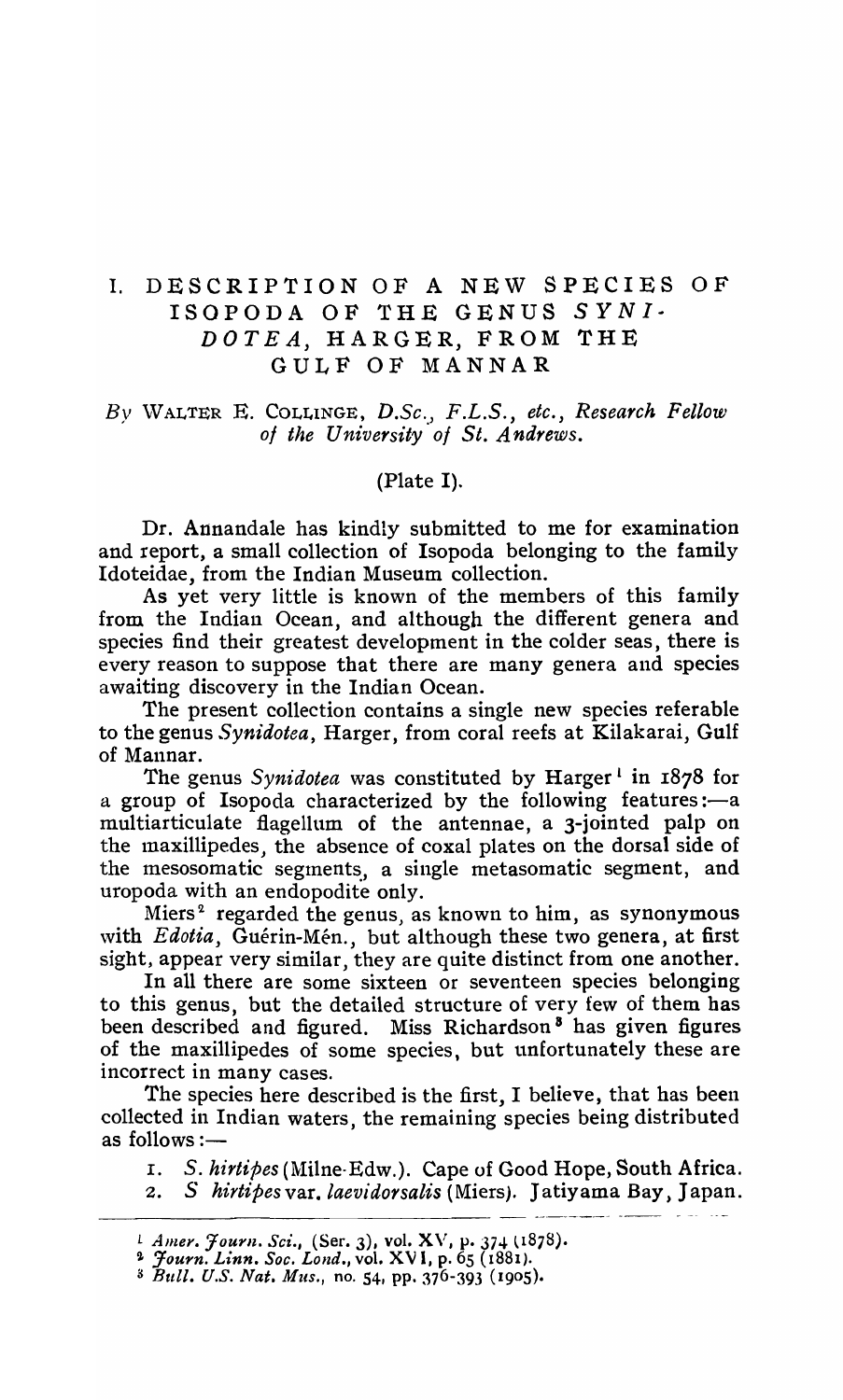- 3· S. *pallida,* Benedict. Choukof Island, Alaska.
- 4· S. *erosa,* Benedict. Sannakh Island, Alaska.
- 5· *S. nebu,losa,* Benedict. Bering Sea, Alaska, etc.
- 6. *S. angulata,* Benedict. Off Cape Johnson, Washington.
- 7· *S. bic'uspida* (Owen). Alaska, Bering Sea and Kara Sea.
- 8. S. marmorata (Packard). Labrador.
- g. *S. laticauda,* Benedict. San Francisco Bay.
- IO. *S. harfordi,* Benedict. California.
- II. Arctic Seas and Pacific Coast as far as British Columbia.
- 12. S. laevis, Benedict. Alaska and Bering Sea.
- 13· S. *consolidata* (Stimpson). Pacific Grove, California.
- 14· *S. 1nuricata* (Harford). Arctic Ocean.
- IS· S. *bicta*, Benedict. Alaska and Bering Straits.
- 16. S. *ritteri,* Richardson. San Francisco, California.
- 17- *S. setifer,* Barnard. South Africa.

## Synidotea variegata, n. sp.

## (PI. I, figs. r-io).

Body oblong-ovate, female rather wider than the male, dorsal surface convex, almost smooth. Cephalon (fig. 1) wider than long, narrowing posteriorly, frontal margin straight, posteriorly there is a deep transverse furrow. Eyes large and oval, situated in the middle of the extreme lateral margins. Antennulae (fig. 2) with the first joint expanded, second and third short and \vide, subequal; flagellum nearly two and a half times the length of the last peduncular joint, setae in bunches. Antennae (fig. 3) first and second joints subequal, together equal to the third, fourth rather longer and narrower, fifth half again as long as the fourth; flagellum composed of 21 joints and small apical style. First maxillae (fig. 4) with outer lobe terminating in  $\bar{8}$  denticulate spines, inner lobe terminally has 2 long setose spines and a small setule. Maxillipedes (fig. 5) short and wide, palp 3-jointed, basal plate short but prolonged on the inner margin anteriorly, epipodite broad and excavate on the posterior margin, distal inner lobe rounded terminally. Segments of the mesosome (fig.  $7$ ) 2-4 subequal,  $5-7$  somewhat shorter, pleural plates of first segment with anterior and posterior angles rounded, in 2-4 anterior angle is produced forward a little and posterior angle rounded, 5-7 truncate, coxal plates not present on the dorsal side. In the middorsal line of segments 2-4 is an arcuate depression towards the anterior margin (fig. 6). Thoracic appendages 2-4 small and directed forwards, 5-8 larger and directed backwards. Metasome (fig. 9) composed of a single segment with narrow lateral sutures indicating a further coalesced segment, terminal segment with straight lateral margins gradually narrowing posteriorly, posterior margin bluntly rounded with small median notch, dorsal surface very faintly keeled. Uropoda (fig. 10) with lateral margins almost straight, excepting at the hinge, rounded anteriorly and setose on the inner margin, on the outer posterior